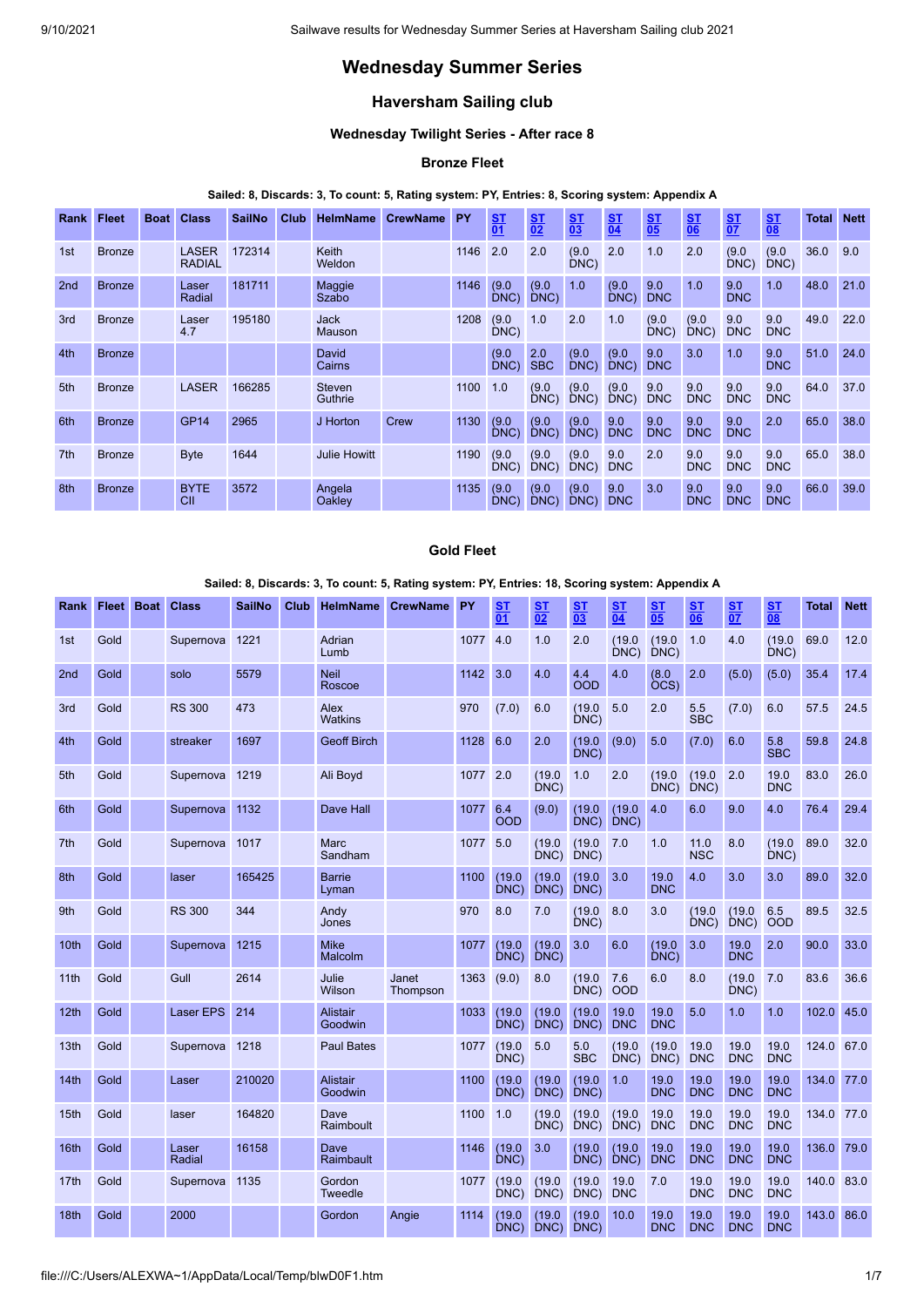**Silver Fleet**

| Rank             | <b>Fleet</b> | <b>Boat</b> | <b>Class</b>                 | <b>SailNo</b> | Club | <b>HelmName</b>               | <b>CrewName</b>               | PY   | <b>ST</b><br>$\overline{01}$ | S <sub>T</sub><br>$\overline{02}$ | <u>ST</u><br>$\overline{03}$ | S <sub>T</sub><br>$\overline{04}$ | <u>ST</u><br>$\overline{05}$ | <u>ST</u><br>06    | <u>ST</u><br>$\overline{07}$ | ST<br>$\overline{08}$ | <b>Total</b> | <b>Nett</b> |
|------------------|--------------|-------------|------------------------------|---------------|------|-------------------------------|-------------------------------|------|------------------------------|-----------------------------------|------------------------------|-----------------------------------|------------------------------|--------------------|------------------------------|-----------------------|--------------|-------------|
| 1st              | Silver       |             | Supernova                    | 476           |      | Richard<br><b>Boutle</b>      |                               | 1077 | 3.0                          | 2.0                               | (4.0)                        | 1.0                               | (6.0)<br>OCS)                | 1.0                | 1.0                          | (17.0)<br>DNC)        | 35.0         | 8.0         |
| 2 <sub>nd</sub>  | Silver       |             | gull                         | 2882          |      | <b>Ann Miles</b>              | Jenny<br><b>Miles</b>         | 1363 | 2.8<br><b>SBC</b>            | 1.0                               | (3.0)                        | 3.0                               | 2.0                          | (6.0)              | 2.0                          | (17.0)<br>DNC         | 36.8         | 10.8        |
| 3rd              | Silver       |             | Gull (SH)                    | 2931          |      | David<br>Bailey               |                               | 1341 | 2.0                          | 2.3<br><b>SBC</b>                 | 2.0                          | (17.0)<br>DNC                     | (17.0)<br>DNC)               | 2.0                | 3.0                          | (17.0)<br>DNC         | 62.3         | 11.3        |
| 4th              | Silver       |             | <b>RS 200</b>                | 1125          |      | Patrick<br>Pakes              | Helen<br><b>Pakes</b>         | 1066 | (6.0)                        | 4.0                               | (6.0)                        | 2.0                               | 3.0                          | 4.0                | (17.0)<br>DNC)               | 1.0                   | 43.0         | 14.0        |
| 5th              | Silver       |             | Laser Vago<br><b>XD</b>      | 525           |      | <b>Andy Tilling</b>           | Archie<br><b>Tilling</b>      | 1092 | 4.0                          | (17.0)<br>DNC                     | 5.0                          | 6.0                               | 5.0                          | (17.0)<br>DNC      | 5.0<br><b>OOD</b>            | (17.0)<br>DNC         | 76.0         | 25.0        |
| 6th              | Silver       |             | <b>ALBACORE</b>              | 1007          |      | <b>Steve</b><br>Swain         | Liz                           | 1040 | 5.0                          | 7.0<br><b>DNF</b>                 | (17.0)<br>DNC)               | 5.0                               | (17.0)<br>DNC)               | (17.0)<br>DNC)     | 17.0<br><b>DNC</b>           | 3.0                   | 88.0         | 37.0        |
| 7 <sup>th</sup>  | Silver       |             | RS AERO 5                    | 3888          |      | <b>Marcus</b><br>Pakes        |                               | 1136 | (17.0)<br>DNC)               | (17.0)<br>DNC)                    | (17.0)<br>DNC)               | 17.0<br><b>DNC</b>                | 4.0                          | 5.0                | 17.0<br><b>DNC</b>           | 2.0                   | 96.0         | 45.0        |
| 8th              | Silver       |             | supernova                    | 1105          |      | <b>Marcus</b><br>Pakes        |                               | 1077 | 1.0                          | (17.0)<br>DNC)                    | 1.0                          | (17.0)<br>DNC)                    | (17.0)<br>DNC)               | 17.0<br><b>DNC</b> | 17.0<br><b>DNC</b>           | 17.0<br><b>DNC</b>    | 104.0        | 53.0        |
| 9th              | Silver       |             | Supernova                    | 1003          |      | Lawrence<br><b>Hills</b>      |                               | 1077 | (17.0)<br>DNC                | (17.0)<br>DNC)                    | (17.0)<br>DNC)               | 4.0                               | 17.0<br><b>DNC</b>           | 17.0<br><b>DNC</b> | 17.0<br><b>DNC</b>           | 4.0                   | 110.0        | 59.0        |
| 10th             | Silver       |             | <b>RS 200</b>                | 499           |      | <b>Brian</b><br><b>Atkins</b> | Jane<br>Coverdale             | 1066 | 7.0                          | (17.0)<br>DNC                     | (17.0)<br>DNC)               | (17.0)<br>DNC)                    | 17.0<br><b>DNC</b>           | 17.0<br><b>DNC</b> | 17.0<br><b>DNC</b>           | 5.0                   | 114.0        | 63.0        |
| 11th             | Silver       |             | Phantom<br>Classic           | 1262          |      | Matt T                        |                               | 1047 | (17.0)<br>DNC                | (17.0)<br>DNC)                    | (17.0)<br>DNC)               | 9.0<br><b>DNF</b>                 | 17.0<br><b>DNC</b>           | 8.0<br><b>NSC</b>  | 17.0<br><b>DNC</b>           | 17.0<br><b>DNC</b>    | 119.0        | 68.0        |
| 12 <sub>th</sub> | Silver       |             | Laser                        | 211110        |      | George<br>Yeo                 |                               | 1100 | (17.0)<br>DNC)               | (17.0)<br>DNC)                    | (17.0)<br>DNC)               | 17.0<br><b>DNC</b>                | 1.0                          | 17.0<br><b>DNC</b> | 17.0<br><b>DNC</b>           | 17.0<br><b>DNC</b>    | 120.0        | 69.0        |
| 13 <sub>th</sub> | Silver       |             | Wanderer                     | 1838          |      | <b>Brian</b><br><b>Atkins</b> | Jane C                        | 1193 | (17.0)<br>DNC)               | (17.0)<br>DNC)                    | (17.0)<br>DNC)               | 17.0<br><b>DNC</b>                | 17.0<br><b>DNC</b>           | 3.0                | 17.0<br><b>DNC</b>           | 17.0<br><b>DNC</b>    | 122.0        | 71.0        |
| 14th             | Silver       |             | <b>RS TERA</b><br><b>PRO</b> | 3662          |      | <b>Marcus</b><br>Pakes        |                               | 1359 | (17.0)<br>DNC)               | 3.0                               | (17.0)<br>DNC)               | (17.0)<br>DNC)                    | 17.0<br><b>DNC</b>           | 17.0<br><b>DNC</b> | 17.0<br><b>DNC</b>           | 17.0<br><b>DNC</b>    | 122.0        | 71.0        |
| 15th             | Silver       |             | Supernova                    | 1007          |      | <b>Steve</b><br>Swain         |                               | 1077 | (17.0)<br>DNC)               | (17.0)<br>DNC)                    | (17.0)<br>DNC)               | 17.0<br><b>DNC</b>                | 17.0<br><b>DNC</b>           | 17.0<br><b>DNC</b> | 6.0<br><b>DNF</b>            | 17.0<br><b>DNC</b>    | 125.0 74.0   |             |
| 16th             | Silver       |             | <b>RS FEVA</b><br><b>XL</b>  | 2663          |      | Luke<br>Anderson              | <b>Marcus</b><br><b>Pakes</b> | 1244 | (17.0)<br>$DNC$ )            | (17.0)<br>DNC                     | (17.0)<br>DNC                | 7.0                               | 17.0<br><b>DNC</b>           | 17.0<br><b>DNC</b> | 17.0<br><b>DNC</b>           | 17.0<br><b>DNC</b>    | 126.0        | 75.0        |

# **ST 01 - Bronze Fleet - 21/07/21**

# **Start: Start 1, Finishes: Place**

<span id="page-1-0"></span>

| <b>Rank Fleet</b> |               | <b>Boat Class</b>      | <b>SailNo</b> | Club HelmName            | CrewName PY |      |       |   | <b>Finish Elapsed Laps Corrected BCE</b> |         | <b>BCR</b>   | <b>Points</b> |
|-------------------|---------------|------------------------|---------------|--------------------------|-------------|------|-------|---|------------------------------------------|---------|--------------|---------------|
|                   | <b>Bronze</b> | LASER                  | 166285        | <b>Steven</b><br>Guthrie |             | 1100 | 51.07 | 3 | 0.46.28                                  | 0.00.00 | 1100         | 1.0           |
| $\overline{2}$    | <b>Bronze</b> | LASER<br><b>RADIAL</b> | 172314        | Keith Weldon             |             | 1146 | 55.42 | 3 | 0.48.36                                  | 0.02.27 | 1198.631 2.0 |               |

## **ST 02 - Bronze Fleet - 28/07/21**

|  |  |  | Start: Start 1, Finishes: Place |  |
|--|--|--|---------------------------------|--|
|--|--|--|---------------------------------|--|

<span id="page-1-1"></span>

| <b>Rank</b>    | Fleet         | <b>Boat Class</b>             | <b>SailNo</b> | Club | <b>HelmName</b>               | CrewName PY |      | <b>Finish Elapsed</b> |   | <b>Laps Corrected BCE</b> |         | <b>BCR</b>   | <b>Points</b> |
|----------------|---------------|-------------------------------|---------------|------|-------------------------------|-------------|------|-----------------------|---|---------------------------|---------|--------------|---------------|
|                | <b>Bronze</b> | Laser 4.7                     | 195180        |      | Jack<br>Mauson                |             | 1208 | 39.27                 | 2 | 0.32.39                   | 0.00.00 | 1208         | 1.0           |
| $\overline{2}$ | <b>Bronze</b> | <b>LASER</b><br><b>RADIAL</b> | 172314        |      | <b>Keith</b><br><b>Weldon</b> |             | 1146 | 40.35                 | 2 | 0.35.25                   | 0.03.09 | 1242.704 2.0 |               |
| 2              | <b>Bronze</b> |                               |               |      | David<br>Cairns               |             |      | <b>SBC</b>            |   |                           |         |              | 2.0           |

# **ST 03 - Bronze Fleet - 4/08/21**

|  | Start: Start 1, Finishes: Place |  |
|--|---------------------------------|--|

<span id="page-1-3"></span><span id="page-1-2"></span>

| Rank | Fleet         | <b>Boat</b> | <b>Class</b>    | <b>SailNo</b> | Club HelmName      | CrewName PY |      |       |   | Finish Elapsed Laps Corrected BCE |         | <b>BCR</b> | <b>Points</b> |
|------|---------------|-------------|-----------------|---------------|--------------------|-------------|------|-------|---|-----------------------------------|---------|------------|---------------|
|      | <b>Bronze</b> |             | Laser<br>Radial | 181711        | Maggie<br>Szabo    |             | 1146 | 51.15 | 4 | 0.44.43                           | 0.00.00 | 1146       | 1.0           |
|      | <b>Bronze</b> |             | Laser 4.7       | 195180        | <b>Jack Mauson</b> |             | 1208 | 46.59 | 3 | 0.51.51                           | 0.06.28 | 1400.791   | 2.0           |

### **ST 04 - Bronze Fleet - 11/08/21**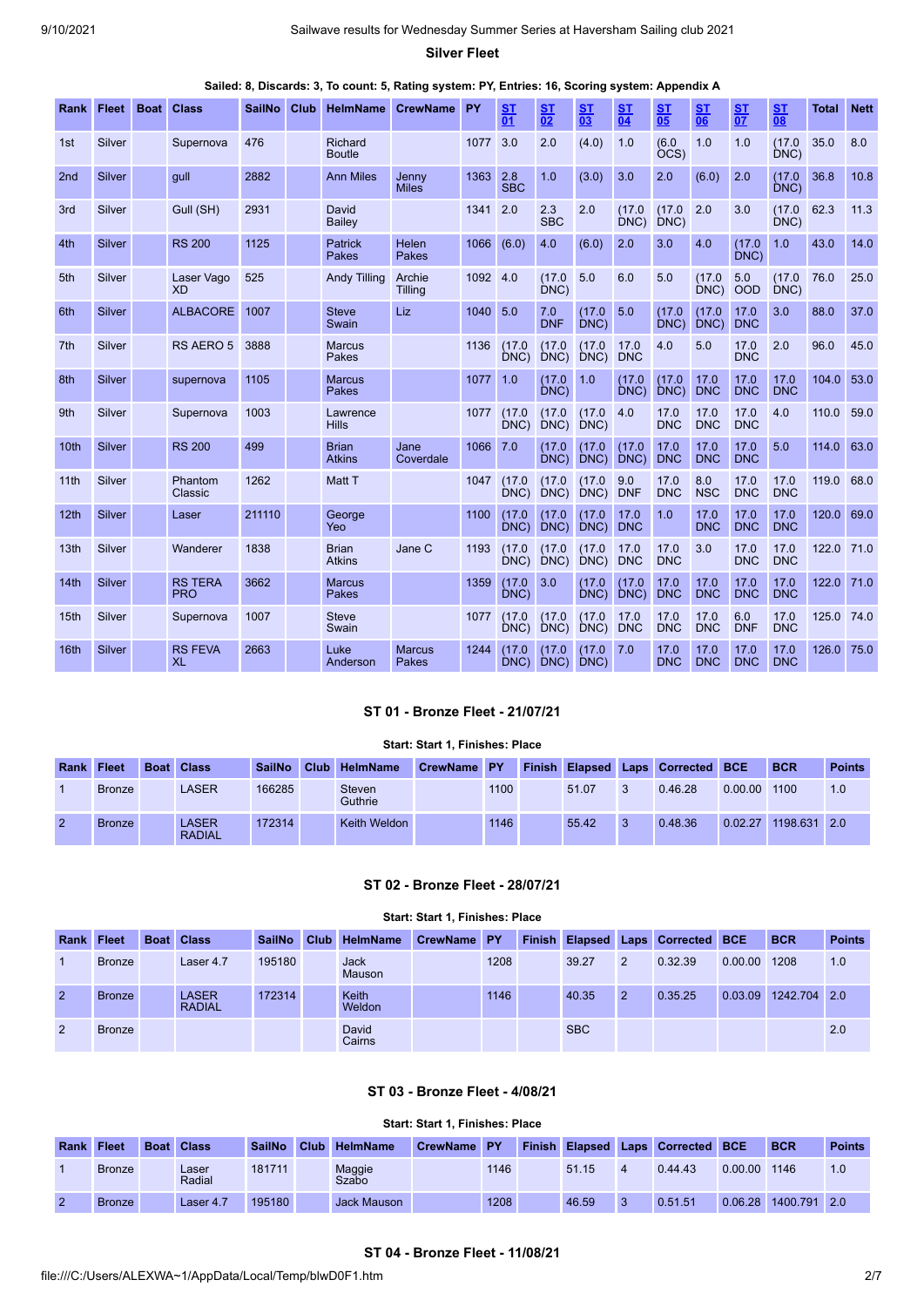#### **Start: Start 1, Finishes: Place**

| Rank Fleet    | <b>Boat</b> | <b>Class</b>                  | <b>SailNo</b> | Club HelmName   | CrewName PY |      |       |    | Finish Elapsed Laps Corrected BCE |         | <b>BCR</b>           | <b>Points</b> |
|---------------|-------------|-------------------------------|---------------|-----------------|-------------|------|-------|----|-----------------------------------|---------|----------------------|---------------|
| <b>Bronze</b> |             | Laser 4.7                     | 195180        | Jack<br>Mauson  |             | 1208 | 44.08 | -3 | 0.36.32                           | 0.00.00 | 1208                 | 1.0           |
| <b>Bronze</b> |             | <b>LASER</b><br><b>RADIAL</b> | 172314        | Keith<br>Weldon |             | 1146 | 43.07 | -3 | 0.37.37                           |         | 0.01.15 1180.172 2.0 |               |

## **ST 05 - Bronze Fleet - 18/08/21**

<span id="page-2-0"></span>

|                |               |                               |               |                     | <b>Start: Start 1. Finishes: Place</b> |      |       |   |                                   |         |              |               |
|----------------|---------------|-------------------------------|---------------|---------------------|----------------------------------------|------|-------|---|-----------------------------------|---------|--------------|---------------|
| <b>Rank</b>    | <b>Fleet</b>  | <b>Boat Class</b>             | <b>SailNo</b> | Club HelmName       | <b>CrewName PY</b>                     |      |       |   | Finish Elapsed Laps Corrected BCE |         | <b>BCR</b>   | <b>Points</b> |
|                | <b>Bronze</b> | <b>LASER</b><br><b>RADIAL</b> | 172314        | Keith<br>Weldon     |                                        | 1146 | 57.33 | 2 | 0.50.13                           | 0.00.00 | 1146         | 1.0           |
| $\overline{2}$ | <b>Bronze</b> | <b>B</b> vte                  | 1644          | <b>Julie Howitt</b> |                                        | 1190 | 32.26 |   | 0.54.31                           | 0.02.33 | 1291.698 2.0 |               |
| 3              | <b>Bronze</b> | <b>BYTE CII</b>               | 3572          | Angela<br>Oakley    |                                        | 1135 | 32.35 |   | 0.57.25                           | 0.04.05 | 1297.672 3.0 |               |

#### **ST 06 - Bronze Fleet - 25/08/21**

### **Start: Start 1, Finishes: Place**

<span id="page-2-1"></span>

| <b>Rank</b>    | <b>Fleet</b>  | <b>Boat Class</b>      | <b>SailNo</b> | <b>Club</b> | <b>HelmName</b>        | CrewName PY |      |       |               | <b>Finish Elapsed Laps Corrected BCE</b> |         | <b>BCR</b>   | <b>Points</b> |
|----------------|---------------|------------------------|---------------|-------------|------------------------|-------------|------|-------|---------------|------------------------------------------|---------|--------------|---------------|
|                | <b>Bronze</b> | Laser Radial           | 181711        |             | Maggie<br>Szabo        |             | 1146 | 49.27 | $\mathcal{P}$ | 0.43.09                                  | 0.00.00 | 1146         | 1.0           |
| $\overline{2}$ | <b>Bronze</b> | LASER<br><b>RADIAL</b> | 172314        |             | Keith<br><b>Weldon</b> |             | 1146 | 55.50 | $\mathcal{P}$ | 0.48.43                                  | 0.06.23 | 1293.933 2.0 |               |
|                | <b>Bronze</b> |                        |               |             | David Cairns           |             |      | 56.12 | $\mathcal{P}$ | 0.56.12                                  | 0.13.03 | 1302.431 3.0 |               |

# **ST 07 - Bronze Fleet - 01/09/21**

#### **Start: Start 1, Finishes: Place**

<span id="page-2-2"></span>

|               |  |  | Rank Fleet Boat Class SailNo Club HelmName CrewName PY Finish Elapsed Laps Corrected BCE BCR Points |  |       |         |                    |  |
|---------------|--|--|-----------------------------------------------------------------------------------------------------|--|-------|---------|--------------------|--|
| <b>Bronze</b> |  |  | David Cairns                                                                                        |  | 43.49 | 0.43.49 | $0.00.00$ 1000 1.0 |  |

# **ST 08 - Bronze Fleet - 08/09/21**

# **Start: Start 1, Finishes: Place**

<span id="page-2-3"></span>

| Rank | Fleet         | <b>Boat Class</b> | <b>SailNo</b> | Club <sub>1</sub> | <b>HelmName</b> | CrewName PY |      |       |    | <b>Finish Elapsed Laps Corrected BCE</b> |         | <b>BCR</b>   | <b>Points</b> |
|------|---------------|-------------------|---------------|-------------------|-----------------|-------------|------|-------|----|------------------------------------------|---------|--------------|---------------|
|      | <b>Bronze</b> | Laser<br>Radial   | 181711        |                   | Maggie<br>Szabo |             | 1146 | 54.28 | 3  | 0.47.32                                  | 0.00.00 | 1146         | 1.0           |
| 2    | <b>Bronze</b> | <b>GP14</b>       | 2965          |                   | J Horton        | Crew        | 1130 | 55.32 | -3 | 0.49.09                                  | 0.01.50 | 1168.443 2.0 |               |

# **ST 01 - Gold Fleet - 21/07/21**

#### **Start: Start 1, Finishes: Place**

<span id="page-2-5"></span><span id="page-2-4"></span>

| Rank           | <b>Fleet</b> | <b>Boat</b> | <b>Class</b>  | <b>SailNo</b> | Club | <b>HelmName</b>     | <b>CrewName</b>   | PY   | <b>Finish</b> | <b>Elapsed</b> | Laps           | <b>Corrected</b> | <b>BCE</b> | <b>BCR</b>   | <b>Points</b> |
|----------------|--------------|-------------|---------------|---------------|------|---------------------|-------------------|------|---------------|----------------|----------------|------------------|------------|--------------|---------------|
|                | Gold         |             | laser         | 164820        |      | Dave<br>Raimboult   |                   | 1100 |               | 49.00          | $\overline{4}$ | 0.44.33          | 0.00.00    | 1100         | 1.0           |
| $\overline{2}$ | Gold         |             | Supernova     | 1219          |      | Ali Boyd            |                   | 1077 |               | 48.12          | $\overline{4}$ | 0.44.45          | 0.00.13    | 1082.041     | 2.0           |
| 3              | Gold         |             | solo          | 5579          |      | <b>Neil Roscoe</b>  |                   | 1142 |               | 51.29          | $\overline{4}$ | 0.45.05          | 0.00.37    | 1155.748     | 3.0           |
| $\overline{4}$ | Gold         |             | Supernova     | 1221          |      | <b>Adrian Lumb</b>  |                   | 1077 |               | 49.46          | $\overline{4}$ | 0.46.13          | 0.01.47    | 1117.211     | 4.0           |
| 5              | Gold         |             | Supernova     | 1017          |      | Marc<br>Sandham     |                   | 1077 |               | 50.37          | $\overline{4}$ | 0.47.00          | 0.02.38    | 1136.293     | 5.0           |
| 6              | Gold         |             | streaker      | 1697          |      | <b>Geoff Birch</b>  |                   | 1128 |               | 55.18          | $\overline{4}$ | 0.49.01          | 0.05.03    | 1241.429     | 6.0           |
| $\overline{7}$ | Gold         |             | Supernova     | 1132          |      | Dave Hall           |                   | 1077 |               | <b>OOD</b>     |                |                  |            |              | 6.4           |
| 8              | Gold         |             | <b>RS 300</b> | 473           |      | <b>Alex Watkins</b> |                   | 970  |               | 47.56          | $\overline{4}$ | 0.49.25          | 0.04.43    | 1076.054     | 7.0           |
| 9              | Gold         |             | <b>RS 300</b> | 344           |      | Andy Jones          |                   | 970  |               | 49.40          | $\overline{4}$ | 0.51.12          | 0.06.27    | 1114.966     | 8.0           |
| 10             | Gold         |             | Gull          | 2614          |      | Julie Wilson        | Janet<br>Thompson | 1363 |               | 53.20          | 3              | 0.52.10          | 0.07.48    | 1596.372 9.0 |               |

## **ST 02 - Gold Fleet - 28/07/21**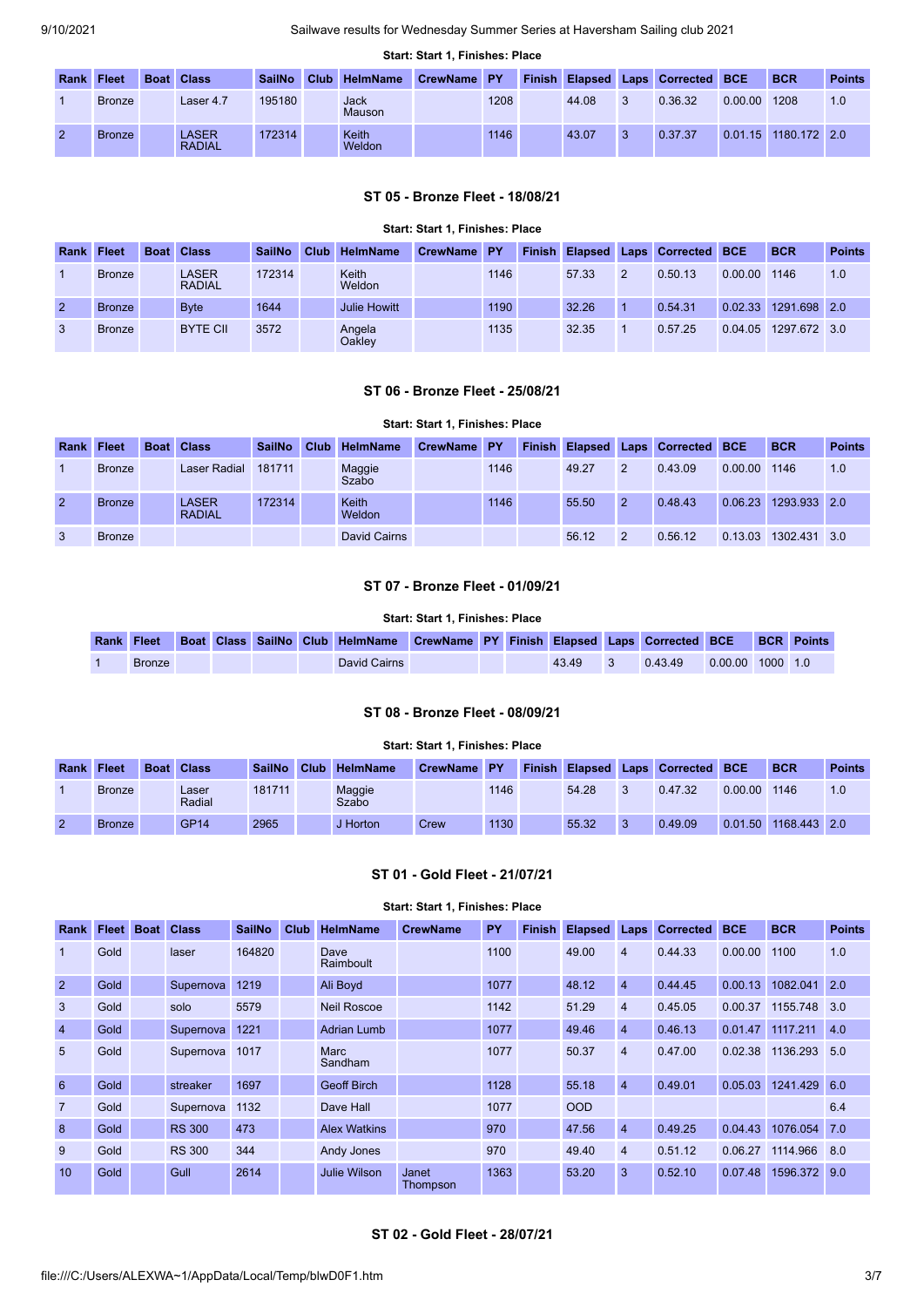|                 |                   |                 |               |      |                     | Start: Start 1, Finishes: Place |      |               |                |                |                  |            |              |               |
|-----------------|-------------------|-----------------|---------------|------|---------------------|---------------------------------|------|---------------|----------------|----------------|------------------|------------|--------------|---------------|
| Rank            | <b>Fleet Boat</b> | <b>Class</b>    | <b>SailNo</b> | Club | <b>HelmName</b>     | <b>CrewName</b>                 | PY   | <b>Finish</b> | <b>Elapsed</b> | Laps           | <b>Corrected</b> | <b>BCE</b> | <b>BCR</b>   | <b>Points</b> |
| -1              | Gold              | Supernova       | 1221          |      | Adrian Lumb         |                                 | 1077 |               | 40.51          | 3              | 0.37.56          | 0.00.00    | 1077         | 1.0           |
| $\overline{2}$  | Gold              | streaker        | 1697          |      | <b>Geoff Birch</b>  |                                 | 1128 |               | 44.16          | 3              | 0.39.15          | 0.01.29    | 1167.08      | 2.0           |
| $\mathbf{3}$    | Gold              | Laser<br>Radial | 16158         |      | Dave<br>Raimbault   |                                 | 1146 |               | 46.34          | 3              | 0.40.38          | 0.03.06    | 1227.718     | 3.0           |
| $\overline{4}$  | Gold              | solo            | 5579          |      | <b>Neil Roscoe</b>  |                                 | 1142 |               | 46.26          | 3              | 0.40.40          | 0.03.07    | 1224.203 4.0 |               |
| $5\overline{)}$ | Gold              | Supernova       | 1218          |      | Paul Bates          |                                 | 1077 |               | 44.27          | 3              | 0.41.16          | 0.03.36    | 1171.913     | 5.0           |
| 6               | Gold              | <b>RS 300</b>   | 473           |      | <b>Alex Watkins</b> |                                 | 970  |               | 40.30          | 3              | 0.41.45          | 0.03.43    | 1067.772     | 6.0           |
| $\overline{7}$  | Gold              | <b>RS 300</b>   | 344           |      | Andy Jones          |                                 | 970  |               | 41.21          | 3              | 0.42.38          | 0.04.34    | 1090.182 7.0 |               |
| $\mathbf{8}$    | Gold              | Gull            | 2614          |      | Julie Wilson        | Janet<br>Thompson               | 1363 |               | 40.58          | $\overline{2}$ | 0.45.05          | 0.06.30    | 1620.114     | 8.0           |
| 9               | Gold              | Supernova       | 1132          |      | Dave Hall           |                                 | 1077 |               | 49.27          | 3              | 0.45.55          | 0.08.36    | 1303.737     | 9.0           |

## **ST 03 - Gold Fleet - 4/08/21**

### **Start: Start 1, Finishes: Place**

<span id="page-3-0"></span>

| Rank           | Fleet Boat | <b>Class</b> | <b>SailNo</b> | Club | <b>HelmName</b>    | CrewName PY |      | <b>Finish Elapsed</b> |    | <b>Laps Corrected BCE</b> |         | <b>BCR</b>   | <b>Points</b>   |
|----------------|------------|--------------|---------------|------|--------------------|-------------|------|-----------------------|----|---------------------------|---------|--------------|-----------------|
|                | Gold       | Supernova    | 1219          |      | Ali Boyd           |             | 1077 | 45.44                 | 5  | 0.42.28                   | 0.00.00 | 1077         | 1.0             |
| $\overline{2}$ | Gold       | Supernova    | 1221          |      | <b>Adrian Lumb</b> |             | 1077 | 45.54                 | 5  | 0.42.37                   | 0.00.10 | 1080.925 2.0 |                 |
| 3              | Gold       | Supernova    | 1215          |      | Mike Malcolm       |             | 1077 | 50.16                 | 5  | 0.46.40                   | 0.04.32 | 1183.758     | $\overline{30}$ |
| $\overline{4}$ | Gold       | solo         | 5579          |      | Neil Roscoe        |             | 1142 | <b>OOD</b>            | -5 |                           |         |              | 4.4             |
| 5              | Gold       | Supernova    | 1218          |      | Paul Bates         |             | 1077 | <b>SBC</b>            |    |                           |         |              | 5.0             |

## **ST 04 - Gold Fleet - 11/08/21**

#### **Start: Start 1, Finishes: Place**

<span id="page-3-1"></span>

| <b>Rank</b>    | <b>Fleet</b> | <b>Boat</b> | <b>Class</b>  | <b>SailNo</b> | Club | <b>HelmName</b>     | <b>CrewName</b>   | PY   | <b>Finish</b> | <b>Elapsed Laps</b> |                | <b>Corrected</b> | <b>BCE</b> | <b>BCR</b>   | <b>Points</b> |
|----------------|--------------|-------------|---------------|---------------|------|---------------------|-------------------|------|---------------|---------------------|----------------|------------------|------------|--------------|---------------|
| $\mathbf{1}$   | Gold         |             | Laser         | 210020        |      | Alistair<br>Goodwin |                   | 1100 |               | 43.25               | $\overline{4}$ | 0.49.20          | 0.00.00    | 1100         | 1.0           |
| $\overline{2}$ | Gold         |             | Supernova     | 1219          |      | Ali Boyd            |                   | 1077 |               | 44.47               | $\overline{4}$ | 0.51.59          | 0.02.16    | 1134.626     | 2.0           |
| 3              | Gold         |             | laser         | 165425        |      | <b>Barrie Lyman</b> |                   | 1100 |               | 45.55               | $\overline{4}$ | 0.52.11          | 0.02.30    | 1163.34      | 3.0           |
| $\overline{4}$ | Gold         |             | solo          | 5579          |      | Neil Roscoe         |                   | 1142 |               | 47.46               | $\overline{4}$ | 0.52.17          | 0.02.42    | 1210.211     | 4.0           |
| $5^{\circ}$    | Gold         |             | <b>RS 300</b> | 473           |      | <b>Alex Watkins</b> |                   | 970  |               | 53.16               | 5              | 0.54.55          | 0.05.25    | 1079.647     | 5.0           |
| 6              | Gold         |             | Supernova     | 1215          |      | Mike Malcolm        |                   | 1077 |               | 47.20               | $\overline{4}$ | 0.54.56          | 0.04.49    | 1199.232     | 6.0           |
| $\overline{7}$ | Gold         |             | Supernova     | 1017          |      | Marc<br>Sandham     |                   | 1077 |               | 47.52               | $\overline{4}$ | 0.55.33          | 0.05.21    | 1212.745 7.0 |               |
| $\mathbf{8}$   | Gold         |             | Gull          | 2614          |      | <b>Julie Wilson</b> | Janet<br>Thompson | 1363 |               | <b>OOD</b>          |                |                  |            |              | 7.6           |
| 9              | Gold         |             | <b>RS 300</b> | 344           |      | Andy Jones          |                   | 970  |               | 54.06               | 5              | 0.55.46          | 0.06.15    | 1096.537 8.0 |               |
| 10             | Gold         |             | streaker      | 1697          |      | <b>Geoff Birch</b>  |                   | 1128 |               | 51.29               | $\overline{4}$ | 0.57.03          | 0.06.58    | 1304.376 9.0 |               |
| 11             | Gold         |             | 2000          |               |      | Gordon              | Angie             | 1114 |               | 56.20               | $\overline{4}$ | 1.03.13          | 0.12.22    | 1427.255     | 10.0          |

# **ST 05 - Gold Fleet - 18/08/21**

<span id="page-3-2"></span>

|                 |                   |               |               |             |                     | Start: Start 1, Finishes: Place |      |               |                |                |                  |            |              |               |
|-----------------|-------------------|---------------|---------------|-------------|---------------------|---------------------------------|------|---------------|----------------|----------------|------------------|------------|--------------|---------------|
| <b>Rank</b>     | <b>Fleet Boat</b> | <b>Class</b>  | <b>SailNo</b> | <b>Club</b> | <b>HelmName</b>     | <b>CrewName</b>                 | PY   | <b>Finish</b> | <b>Elapsed</b> | Laps           | <b>Corrected</b> | <b>BCE</b> | <b>BCR</b>   | <b>Points</b> |
| $\mathbf{1}$    | Gold              | Supernova     | 1017          |             | Marc<br>Sandham     |                                 | 1077 |               | 28.17          | 2              | 0.26.16          | 0.00.00    | 1077         | 1.0           |
| $\overline{2}$  | Gold              | <b>RS 300</b> | 473           |             | <b>Alex Watkins</b> |                                 | 970  |               | 27.21          | $\overline{2}$ | 0.28.12          | 0.01.53    | 1041.46      | 2.0           |
| $\mathbf{3}$    | Gold              | <b>RS 300</b> | 344           |             | Andy Jones          |                                 | 970  |               | 27.31          | 2              | 0.28.22          | 0.02.03    | 1047.806 3.0 |               |
| $\overline{4}$  | Gold              | Supernova     | 1132          |             | Dave Hall           |                                 | 1077 |               | 33.21          | 2              | 0.30.58          | 0.05.04    | 1269.933 4.0 |               |
| $5\overline{)}$ | Gold              | streaker      | 1697          |             | <b>Geoff Birch</b>  |                                 | 1128 |               | 37.16          | 2              | 0.33.02          | 0.07.39    | 1419.076 5.0 |               |
| 6               | Gold              | Gull          | 2614          |             | <b>Julie Wilson</b> | Janet<br>Thompson               | 1363 |               | 25.12          | $\overline{1}$ | 0.36.59          | 0.07.18    | 1919.18      | 6.0           |
| $\overline{7}$  | Gold              | Supernova     | 1135          |             | Gordon<br>Tweedle   |                                 | 1077 |               | 52.34          | $\overline{2}$ | 0.48.49          | 0.24.17    | 2001.684     | 7.0           |
| 8               | Gold              | solo          | 5579          |             | <b>Neil Roscoe</b>  |                                 | 1142 |               | <b>OCS</b>     |                |                  |            |              | 8.0           |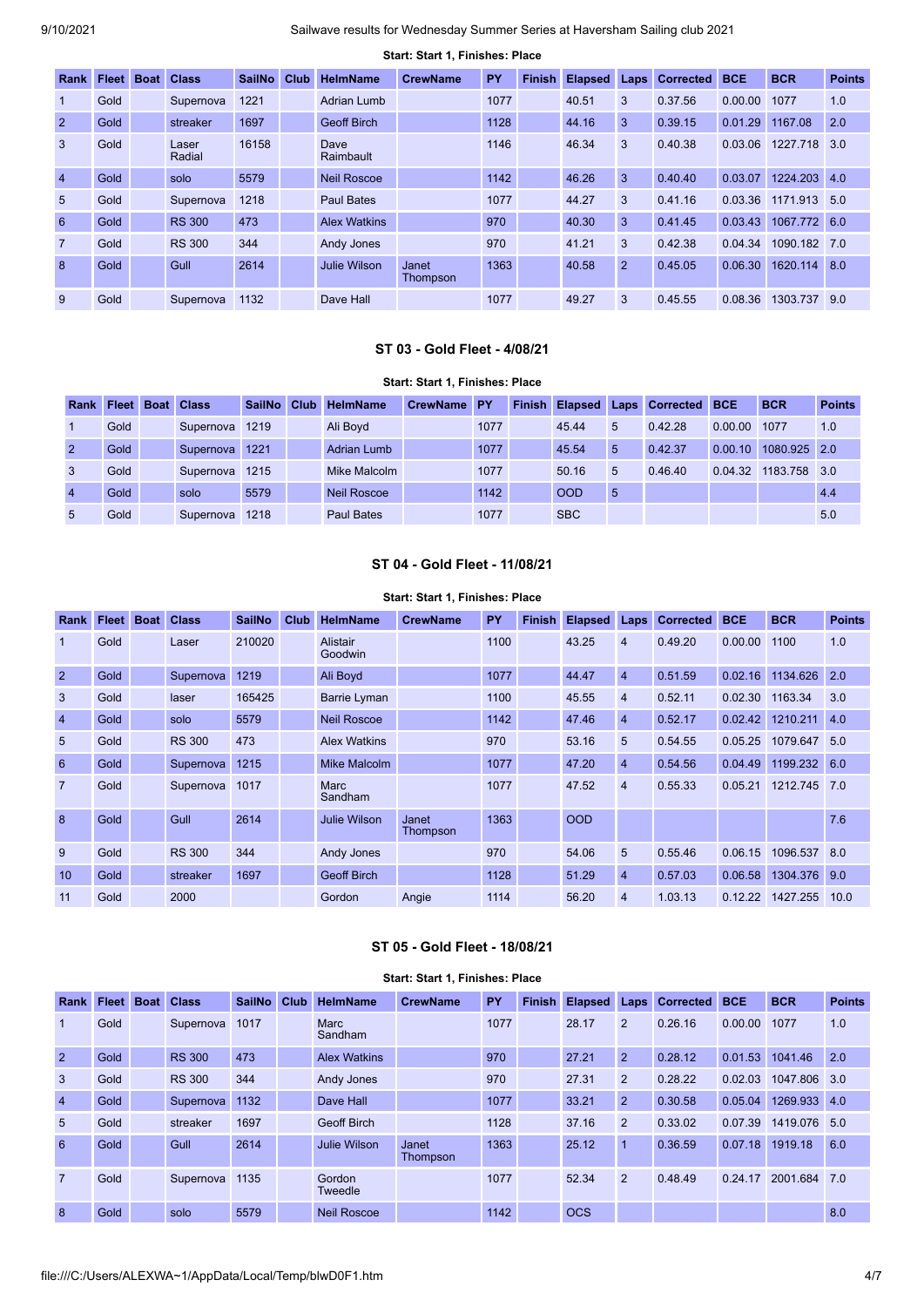**ST 06 - Gold Fleet - 25/08/21**

<span id="page-4-0"></span>

|                 |              |             |               |               |             |                        | Start: Start 1, Finishes: Place |      |               |                |                |                  |            |              |               |
|-----------------|--------------|-------------|---------------|---------------|-------------|------------------------|---------------------------------|------|---------------|----------------|----------------|------------------|------------|--------------|---------------|
| Rank            | <b>Fleet</b> | <b>Boat</b> | <b>Class</b>  | <b>SailNo</b> | <b>Club</b> | <b>HelmName</b>        | <b>CrewName</b>                 | PY   | <b>Finish</b> | <b>Elapsed</b> | Laps           | <b>Corrected</b> | <b>BCE</b> | <b>BCR</b>   | <b>Points</b> |
| $\mathbf{1}$    | Gold         |             | Supernova     | 1221          |             | Adrian Lumb            |                                 | 1077 |               | 51.03          | 3              | 0.47.24          | 0.00.00    | 1077         | 1.0           |
| $\overline{2}$  | Gold         |             | solo          | 5579          |             | <b>Neil Roscoe</b>     |                                 | 1142 |               | 54.34          | 3              | 0.47.47          | 0.00.26    | 1151.191     | 2.0           |
| 3               | Gold         |             | Supernova     | 1215          |             | Mike Malcolm           |                                 | 1077 |               | 51.57          | 3              | 0.48.14          | 0.00.54    | 1095.987     | 3.0           |
| $\overline{4}$  | Gold         |             | laser         | 165425        |             | Barrie Lyman           |                                 | 1100 |               | 57.23          | 3              | 0.52.10          | 0.05.15    | 1210.614 4.0 |               |
| $5\overline{)}$ | Gold         |             | Laser EPS     | 214           |             | Alistair<br>Goodwin    |                                 | 1033 |               | 54.09          | 3              | 0.52.25          | 0.05.11    | 1142.401     | 5.0           |
| 6               | Gold         |             | <b>RS 300</b> | 473           |             | <b>Alex Watkins</b>    |                                 | 970  |               | <b>SBC</b>     |                |                  |            |              | 5.5           |
| $\overline{7}$  | Gold         |             | Supernova     | 1132          |             | Dave Hall              |                                 | 1077 |               | 57.00          | 3              | 0.52.55          | 0.05.57    | 1202.527     | 6.0           |
| 8               | Gold         |             | streaker      | 1697          |             | <b>Geoff Birch</b>     |                                 | 1128 |               | 45.55          | $\overline{2}$ | 1.01.04          | 0.10.16    | 1453.053 7.0 |               |
| 9               | Gold         |             | Gull          | 2614          |             | Julie Wilson           | Janet<br>Thompson               | 1363 |               | 76.07          | $\overline{2}$ | 1.23.46          | 0.33.03    | 2408.746 8.0 |               |
| 10              | Gold         |             | Supernova     | 1017          |             | <b>Marc</b><br>Sandham |                                 | 1077 |               | <b>NSC</b>     |                |                  |            |              | 11.0          |

### **ST 07 - Gold Fleet - 01/09/21**

#### **Start: Start 1, Finishes: Place**

<span id="page-4-1"></span>

| <b>Rank</b>    | <b>Fleet</b> | <b>Boat</b> | <b>Class</b>  | <b>SailNo</b> | Club | <b>HelmName</b>     | <b>CrewName</b> | <b>PY</b> | <b>Finish</b> | <b>Elapsed</b> | <b>Laps</b> | <b>Corrected</b> | <b>BCE</b> | <b>BCR</b> | <b>Points</b>    |
|----------------|--------------|-------------|---------------|---------------|------|---------------------|-----------------|-----------|---------------|----------------|-------------|------------------|------------|------------|------------------|
| $\mathbf{1}$   | Gold         |             | Laser EPS 214 |               |      | Alistair Goodwin    |                 | 1033      |               | 51.09          | 5           | 0.49.31          | 0.00.00    | 1033       | 1.0              |
| 2              | Gold         |             | Supernova     | 1219          |      | Ali Bovd            |                 | 1077      |               | 53.32          | 5           | 0.49.42          | 0.00.12    | 1081.133   | $\sqrt{2.0}$     |
| 3              | Gold         |             | laser         | 165425        |      | Barrie Lyman        |                 | 1100      |               | 54.53          | 5           | 0.49.54          | 0.00.25    | 1108.397   | 3.0              |
| $\overline{4}$ | Gold         |             | Supernova     | 1221          |      | <b>Adrian Lumb</b>  |                 | 1077      |               | 54.01          | 5           | 0.50.09          | 0.00.41    | 1090.894   | 4.0              |
| 5              | Gold         |             | solo          | 5579          |      | Neil Roscoe         |                 | 1142      |               | 57.43          | 5           | 0.50.32          | 0.01.10    | 1165.617   | 5.0              |
| 6              | Gold         |             | streaker      | 1697          |      | <b>Geoff Birch</b>  |                 | 1128      |               | 59.59          | 5           | 0.53.11          | 0.04.08    | 1211.394   | 6.0              |
| $\overline{7}$ | Gold         |             | <b>RS 300</b> | 473           |      | <b>Alex Watkins</b> |                 | 970       |               | 51.58          | 5           | 0.53.34          | 0.03.56    | 1049.493   | $\overline{7.0}$ |
| 8              | Gold         |             | Supernova     | 1017          |      | Marc Sandham        |                 | 1077      |               | 58.28          | 5           | 0.54.17          | 0.05.08    | 1180.764   | 8.0              |
| 9              | Gold         |             | Supernova     | 1132          |      | Dave Hall           |                 | 1077      |               | 58.56          | 5           | 0.54.43          | 0.05.36    | 1190.188   | 9.0              |

# **ST 08 - Gold Fleet - 08/09/21**

<span id="page-4-2"></span>

|                 |              |             |               |               |      |                            | <b>Start: Start 1. Finishes: Place</b> |      |               |              |                |                  |            |              |               |
|-----------------|--------------|-------------|---------------|---------------|------|----------------------------|----------------------------------------|------|---------------|--------------|----------------|------------------|------------|--------------|---------------|
| Rank            | <b>Fleet</b> | <b>Boat</b> | <b>Class</b>  | <b>SailNo</b> | Club | <b>HelmName</b>            | <b>CrewName</b>                        | PY   | <b>Finish</b> | Elapsed Laps |                | <b>Corrected</b> | <b>BCE</b> | <b>BCR</b>   | <b>Points</b> |
|                 | Gold         |             | Laser EPS 214 |               |      | <b>Alistair</b><br>Goodwin |                                        | 1033 |               | 57.3         | $\overline{4}$ | 0.55.14          | 0.00.00    | 1033         | 1.0           |
| $\overline{2}$  | Gold         |             | Supernova     | 1215          |      | Mike Malcolm               |                                        | 1077 |               | 59.37        | $\overline{4}$ | 0.55.21          | 0.00.08    | 1079.474 2.0 |               |
| $\mathbf{3}$    | Gold         |             | laser         | 165425        |      | <b>Barrie Lyman</b>        |                                        | 1100 |               | 65.00        | $\overline{4}$ | 0.59.05          | 0.04.15    | 1176.95      | 3.0           |
| $\overline{4}$  | Gold         |             | Supernova     | 1132          |      | Dave Hall                  |                                        | 1077 |               | 63.54        | $\overline{4}$ | 0.59.20          | 0.04.25    | 1157.032     | 4.0           |
| $5\overline{)}$ | Gold         |             | solo          | 5579          |      | <b>Neil Roscoe</b>         |                                        | 1142 |               | 68.16        | $\overline{4}$ | 0.59.47          | 0.05.12    | 1236.099     | 5.0           |
| 6               | Gold         |             | streaker      | 1697          |      | <b>Geoff Birch</b>         |                                        | 1128 |               | <b>SBC</b>   |                |                  |            |              | 5.8           |
| $\overline{7}$  | Gold         |             | <b>RS 300</b> | 473           |      | <b>Alex Watkins</b>        |                                        | 970  |               | 58.19        | $\overline{4}$ | 1.00.07          | 0.04.45    | 1055.935 6.0 |               |
| 8               | Gold         |             | <b>RS 300</b> | 344           |      | <b>Andy Jones</b>          |                                        | 970  |               | <b>OOD</b>   |                |                  |            |              | 6.5           |
| 9               | Gold         |             | Gull          | 2614          |      | Julie Wilson               | Janet<br>Thompson                      | 1363 |               | 66.48        | 3              | 1.05.21          | 0.10.21    | 1612.723     | 7.0           |

### **ST 01 - Silver Fleet - 21/07/21**

<span id="page-4-3"></span>

|                 |               |             |                         |               |      |                                 | Start: Start 1, Finishes: Place |      |               |                     |                |           |            |              |               |
|-----------------|---------------|-------------|-------------------------|---------------|------|---------------------------------|---------------------------------|------|---------------|---------------------|----------------|-----------|------------|--------------|---------------|
| Rank            | Fleet         | <b>Boat</b> | <b>Class</b>            | <b>SailNo</b> | Club | <b>HelmName</b>                 | <b>CrewName</b>                 | PY   | <b>Finish</b> | <b>Elapsed Laps</b> |                | Corrected | <b>BCE</b> | <b>BCR</b>   | <b>Points</b> |
| $\mathbf{1}$    | Silver        |             | supernova               | 1105          |      | <b>Marcus</b><br>Pakes          |                                 | 1077 |               | 51.11               | $\overline{4}$ | 0.47.31   | 0.00.00    | 1077         | 1.0           |
| $\overline{2}$  | <b>Silver</b> |             | Gull (SH)               | 2931          |      | David Bailey                    |                                 | 1341 |               | 49.33               | 3              | 0.49.16   | 0.01.45    | 1390.175 2.0 |               |
| $\overline{3}$  | Silver        |             | qull                    | 2882          |      | <b>Ann Miles</b>                | Jenny Miles                     | 1363 |               | <b>SBC</b>          |                |           |            |              | 2.8           |
| $\overline{4}$  | <b>Silver</b> |             | Supernova               | 476           |      | <b>Richard</b><br><b>Boutle</b> |                                 | 1077 |               | 54.01               | $\overline{4}$ | 0.50.09   | 0.02.50    | 1136.619     | 3.0           |
| $5\overline{)}$ | Silver        |             | Laser Vago<br><b>XD</b> | 525           |      | <b>Andy Tilling</b>             | <b>Archie Tilling</b>           | 1092 |               | 56.18               | $\overline{4}$ | 0.51.33   | 0.04.24    | 1184.665 4.0 |               |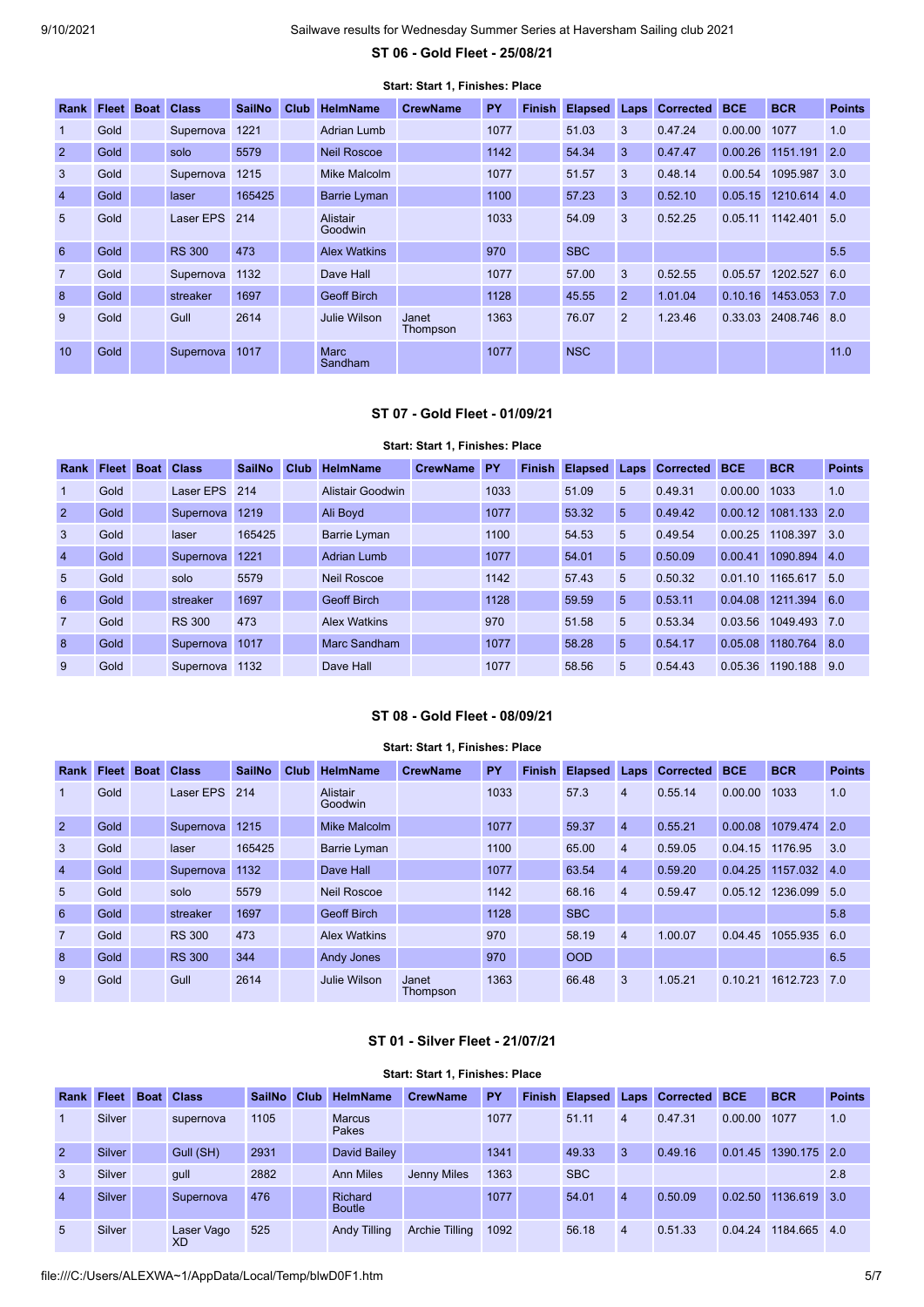| Rank | <b>Fleet</b>  | <b>Boat Class</b> | <b>SailNo</b> | Club | <b>HelmName</b>                | <b>CrewName</b>    | <b>PY</b> |       |                | Finish Elapsed Laps Corrected BCE |         | <b>BCR</b>   | <b>Points</b> |
|------|---------------|-------------------|---------------|------|--------------------------------|--------------------|-----------|-------|----------------|-----------------------------------|---------|--------------|---------------|
| 6    | Silver        | <b>ALBACORE</b>   | 1007          |      | Steve Swain                    | Liz                | 1040      | 60.42 | $\overline{4}$ | 0.58.22                           | 0.11.17 | 1277.25      | 5.0           |
|      | Silver        | <b>RS 200</b>     | 1125          |      | <b>Patrick</b><br><b>Pakes</b> | <b>Helen Pakes</b> | 1066      | 62.59 | $\overline{4}$ | 0.59.05                           | 0.12.19 | 1325.296 6.0 |               |
| -8   | <b>Silver</b> | <b>RS 200</b>     | 499           |      | <b>Brian Atkins</b>            | Jane<br>Coverdale  | 1066      | 63.06 | $\overline{4}$ | 0.59.12                           | 0.12.26 | 1327.751 7.0 |               |

## **ST 02 - Silver Fleet - 28/07/21**

### **Start: Start 1, Finishes: Place**

<span id="page-5-0"></span>

| Rank            | Fleet         | <b>Boat</b> | <b>Class</b>                 | <b>SailNo</b> | Club | <b>HelmName</b>          | <b>CrewName</b> | PY   | <b>Finish</b> | <b>Elapsed</b> | Laps <sup>r</sup> | <b>Corrected</b> | <b>BCE</b> | <b>BCR</b>   | <b>Points</b> |
|-----------------|---------------|-------------|------------------------------|---------------|------|--------------------------|-----------------|------|---------------|----------------|-------------------|------------------|------------|--------------|---------------|
| $\mathbf{1}$    | Silver        |             | gull                         | 2882          |      | <b>Ann Miles</b>         | Jenny Miles     | 1363 |               | 39.19          | $\overline{2}$    | 0.43.16          | 0.00.00    | 1363         | 1.0           |
| $\overline{2}$  | <b>Silver</b> |             | Supernova                    | 476           |      | Richard<br><b>Boutle</b> |                 | 1077 |               | 46.58          | 3                 | 0.43.37          | 0.00.22    | 1085.47      | 2.0           |
| $\mathbf{3}$    | Silver        |             | Gull (SH)                    | 2931          |      | David Bailey             |                 | 1341 |               | <b>SBC</b>     |                   |                  |            |              | 2.3           |
| $\overline{4}$  | <b>Silver</b> |             | <b>RS TERA</b><br><b>PRO</b> | 3662          |      | <b>Marcus</b><br>Pakes   |                 | 1359 |               | 39.57          | $\overline{2}$    | 0.44.06          | 0.00.45    | 1384.956 3.0 |               |
| $5\overline{)}$ | Silver        |             | <b>RS 200</b>                | 1125          |      | Patrick<br>Pakes         | Helen<br>Pakes  | 1066 |               | 47.19          | 3                 | 0.44.23          | 0.01<br>12 | 1093.559 4.0 |               |
| 6               | Silver        |             | <b>ALBACORE</b>              | 1007          |      | <b>Steve Swain</b>       | Liz             | 1040 |               | <b>DNF</b>     |                   |                  |            |              | 7.0           |

# **ST 03 - Silver Fleet - 4/08/21**

### **Start: Start 1, Finishes: Place**

<span id="page-5-1"></span>

| <b>Rank</b>    | Fleet         | <b>Boat</b> | <b>Class</b>            | <b>SailNo</b> | Club | <b>HelmName</b>          | <b>CrewName</b>    | PY   | <b>Finish</b> | <b>Elapsed</b> | Laps           | <b>Corrected</b> | <b>BCE</b> | <b>BCR</b>   | <b>Points</b> |
|----------------|---------------|-------------|-------------------------|---------------|------|--------------------------|--------------------|------|---------------|----------------|----------------|------------------|------------|--------------|---------------|
| $\mathbf{1}$   | Silver        |             | supernova               | 1105          |      | <b>Marcus</b><br>Pakes   |                    | 1077 |               | 51.45          | 5              | 0.48.03          | 0.00.00    | 1077         | 1.0           |
| $\overline{2}$ | <b>Silver</b> |             | Gull (SH)               | 2931          |      | David Bailey             |                    | 1341 |               | 51.34          | $\overline{4}$ | 0.48.04          | 0.00.01    | 1341.481 2.0 |               |
| $\mathbf{3}$   | Silver        |             | qull                    | 2882          |      | <b>Ann Miles</b>         | <b>Jenny Miles</b> | 1363 |               | 53.02          | $\overline{4}$ | 0.48.38          | 0.00.38    | 1379.635 3.0 |               |
| $\overline{4}$ | <b>Silver</b> |             | Supernova               | 476           |      | Richard<br><b>Boutle</b> |                    | 1077 |               | 52.36          | 5              | 0.48.50          | 0.00.51    | 1094.69      | 4.0           |
| -5             | Silver        |             | Laser Vago<br><b>XD</b> | 525           |      | <b>Andy Tilling</b>      | Archie<br>Tilling  | 1092 |               | 46.11          | $\overline{4}$ | 0.52.52          | 0.04.12    | 1201.436 5.0 |               |
| 6              | Silver        |             | <b>RS 200</b>           | 1125          |      | <b>Patrick</b><br>Pakes  | Helen<br>Pakes     | 1066 |               | 49.14          | $\overline{4}$ | 0.57.44          | 0.08.15    | 1280.78      | 6.0           |

## **ST 04 - Silver Fleet - 11/08/21**

#### **Start: Start 1, Finishes: Place**

<span id="page-5-2"></span>

| Rank            | <b>Fleet</b> | <b>Boat</b> | <b>Class</b>              | <b>SailNo</b> | Club | <b>HelmName</b>          | <b>CrewName</b>          | PY   | <b>Finish</b> | <b>Elapsed</b> | Laps           | <b>Corrected</b> | <b>BCE</b> | <b>BCR</b>   | <b>Points</b> |
|-----------------|--------------|-------------|---------------------------|---------------|------|--------------------------|--------------------------|------|---------------|----------------|----------------|------------------|------------|--------------|---------------|
| $\overline{1}$  | Silver       |             | Supernova                 | 476           |      | Richard<br><b>Boutle</b> |                          | 1077 |               | 47.39          | $\overline{4}$ | 0.44.15          | 0.00.00    | 1077         | 1.0           |
| $\overline{2}$  | Silver       |             | <b>RS 200</b>             | 1125          |      | <b>Patrick</b><br>Pakes  | Helen<br>Pakes           | 1066 |               | 49.27          | $\overline{4}$ | 0.46.23          | 0.02.17    | 1117.684     | 2.0           |
| 3               | Silver       |             | qull                      | 2882          |      | <b>Ann Miles</b>         | Jenny Miles              | 1363 |               | 48.55          | 3              | 0.47.51          | 0.03.41    | 1474.173 3.0 |               |
| $\overline{4}$  | Silver       |             | Supernova                 | 1003          |      | Lawrence<br><b>Hills</b> |                          | 1077 |               | 51.49          | $\overline{4}$ | 0.48.07          | 0.04.10    | 1171.176     | 4.0           |
| $5\overline{)}$ | Silver       |             | <b>ALBACORE</b>           | 1007          |      | Steve Swain              | Liz                      | 1040 |               | 50.56          | $\overline{4}$ | 0.48.58          | 0.04.55    | 1151.211     | 5.0           |
| 6               | Silver       |             | Laser Vago<br><b>XD</b>   | 525           |      | <b>Andy Tilling</b>      | Archie<br><b>Tilling</b> | 1092 |               | 54.24          | $\overline{4}$ | 0.49.49          | 0.06.05    | 1229.566 6.0 |               |
| $\overline{7}$  | Silver       |             | <b>RS FEVA XL</b>         | 2663          |      | Luke<br>Anderson         | <b>Marcus</b><br>Pakes   | 1244 |               | 49.17          | 3              | 0.52.49          | 0.08.00    | 1485.223 7.0 |               |
| 8               | Silver       |             | Phantom<br><b>Classic</b> | 1262          |      | Matt T                   |                          | 1047 |               | <b>DNF</b>     |                |                  |            |              | 9.0           |

### **ST 05 - Silver Fleet - 18/08/21**

#### **Start: Start 1, Finishes: Place**

<span id="page-5-3"></span>

| Rank | <b>Fleet</b> | <b>Boat Class</b> |        | SailNo Club HelmName | <b>CrewName</b>    | <b>PY</b> |       |               | <b>Finish Elapsed Laps Corrected BCE</b> |         | <b>BCR</b>   | <b>Points</b> |
|------|--------------|-------------------|--------|----------------------|--------------------|-----------|-------|---------------|------------------------------------------|---------|--------------|---------------|
|      | Silver       | Laser             | 211110 | George Yeo           |                    | 1100      | 34.15 | $\mathcal{P}$ | 0.31.08                                  | 0.00.00 | 1100         | 1.0           |
|      | Silver       | qull              | 2882   | <b>Ann Miles</b>     | <b>Jenny Miles</b> | 1363      | 21.57 |               | 0.32.13                                  | 0.00.44 | 1409.927 2.0 |               |
|      | Silver       | <b>RS 200</b>     | 1125   | Patrick<br>Pakes     | Helen<br>Pakes     | 1066      | 36.35 | $\mathcal{P}$ | 0.34.19                                  | 0.03.24 | 1174.939     | $-3.0$        |